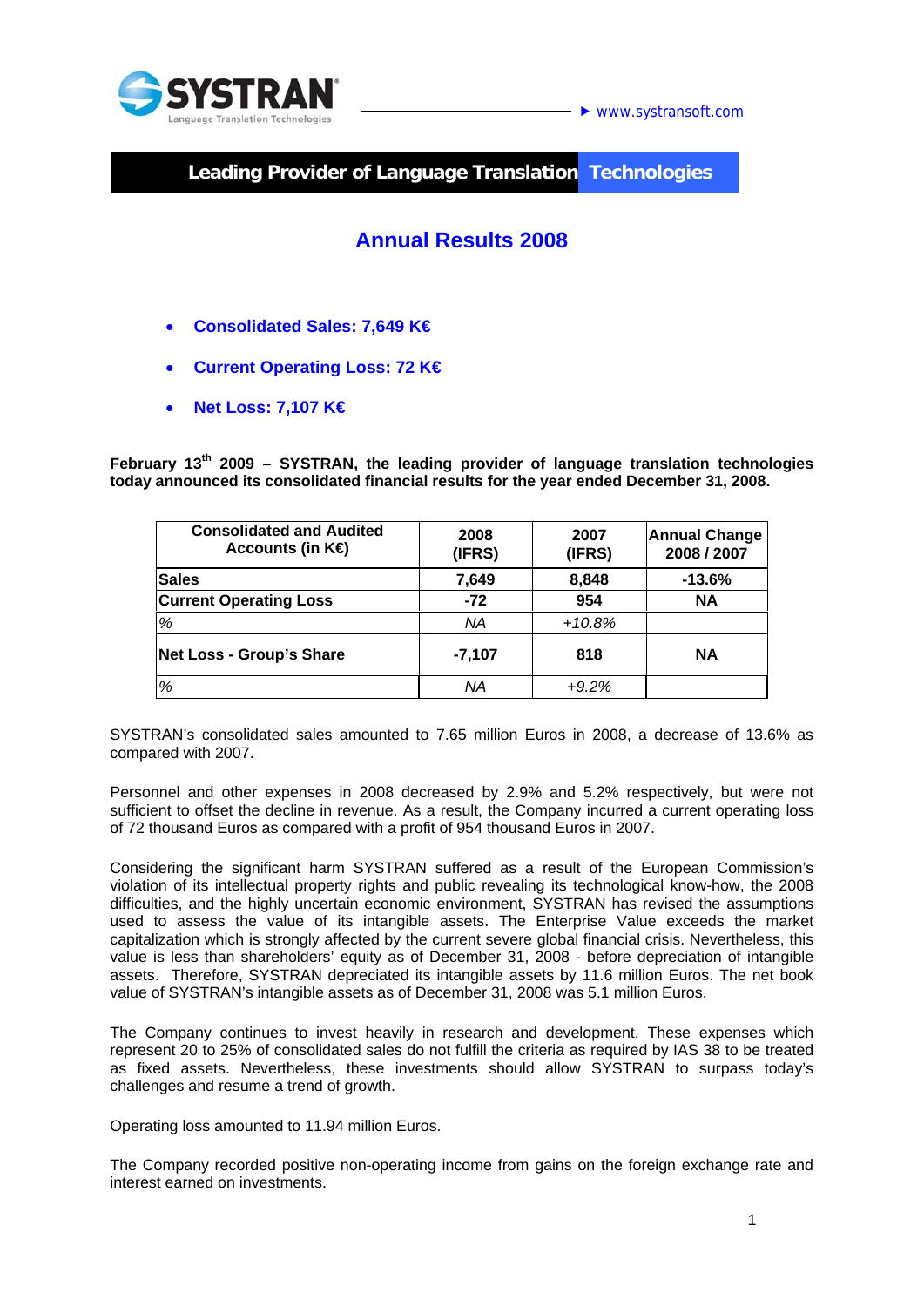

Depreciation of intangible assets generated a reversal of provision on differed taxes for 3.9 million Euros.

Consolidated net loss for the year amounted to 7.11 million Euros versus a profit of 0.82 million Euros in 2007.

As a result of the depreciation of intangible assets, total shareholders' equity amounted to 15.28 million Euros as compared with 22.35 million Euros at December 31, 2007. The Company has no debts despite continuous investments during the period.

The Company's cash position decreased to 9.5 million Euros at December 31, 2008, as compared with 10.7 million Euros on December 31, 2007.

| In $K \in$                   | 2008  | In<br>%<br>of total | 2007  | In<br>%<br>of total | <b>Annual</b><br>Change<br>2008/2007 |
|------------------------------|-------|---------------------|-------|---------------------|--------------------------------------|
| <b>Software Publishing</b>   | 5,758 | 75.3%               | 6,933 | 78.4%               | -16.9%                               |
| <b>Professional Services</b> | 1,891 | 24.7%               | 1,915 | 21.6%               | $-1.3%$                              |
| <b>Consolidated Sales</b>    | 7,649 | 100.0%              | 8,848 | 100.0%              | $-13.6%$                             |

## **Activities - 2008**

Total sales amounted to 7.65 million Euros, a decrease of 13.6% as compared with 2007. *Software*  **Publishing** sales amounted to 5.76 million Euros and were mainly responsible for the decrease in consolidated sales, while *Professional Services* remained stable and amounted to 1.89 million Euros. The decrease in *Software Publishing* sales is attributable to a decline of 29.1% in *Desktop Product* sales. In 2007, *Desktop Product* sales grew by 39.2% due to the launch of version 6. Sales of version 6 *Server Products* did not meet expectations so *Corporate* sales declined.

#### **Outlook**

SYSTRAN is continuing the development of its new version 7 product lines with improved translation quality and new translation engine.

In 2009 SYSTRAN's efforts will focus on the development of the *Software Publishing* business segment:

- The release of its version 7 *Server Products* and commercial investment to develop sales to *Corporate* customers;
- The release of its version 7 *Desktop Products* and commercial investment to develop online and channel sales.

As of December 31, 2008 unearned revenue from license sales amounted to 1.2 million Euros as compared with 1.6 million Euros at December 31, 2007.

In 2009 SYSTRAN also expects growth in *Professional Services* with US administrations. As of December 31, 2008 total work orders for *Professional Services* amounted to 1.4 million Euros as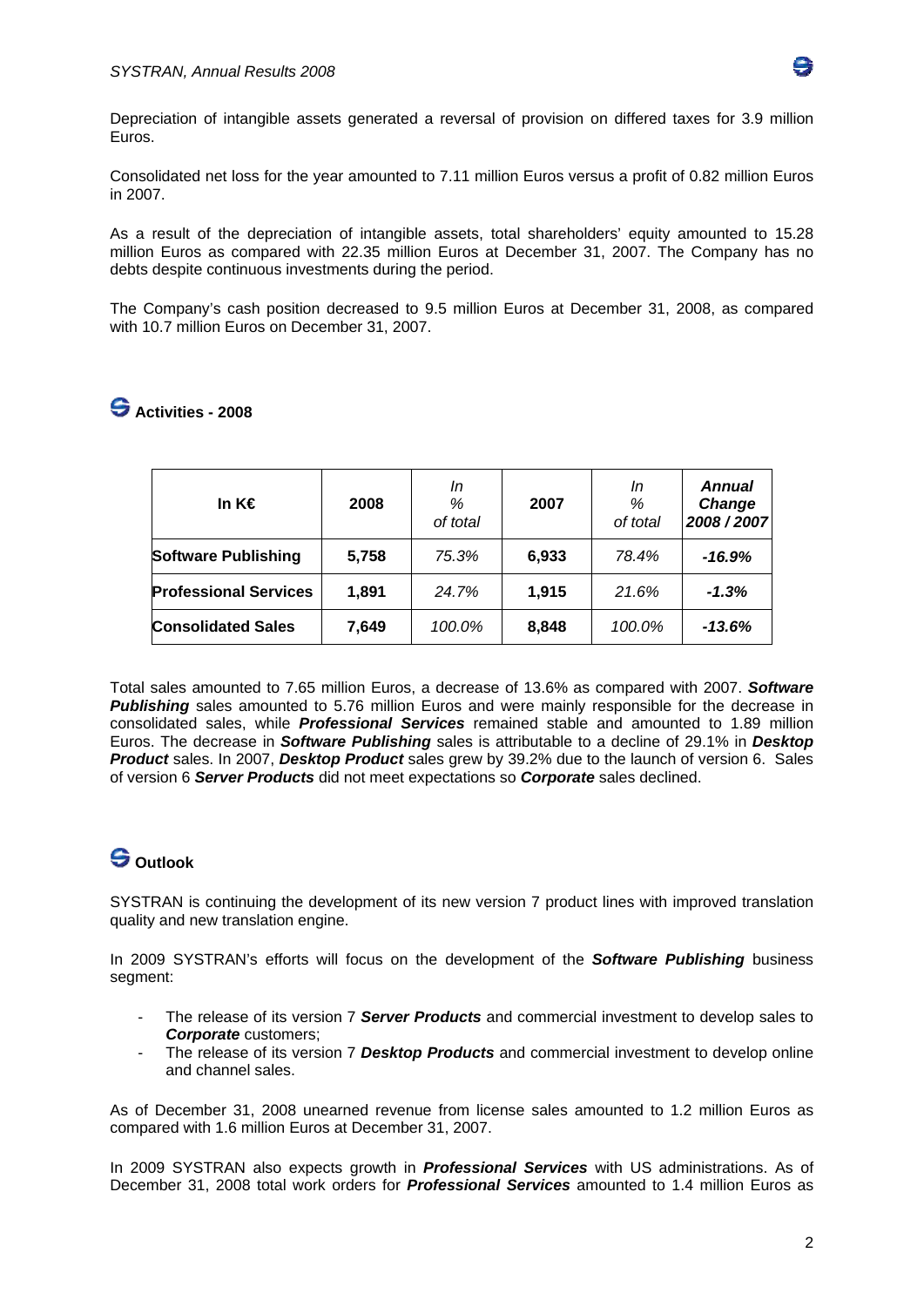

compared with 0.3 million Euros at December 31, 2007. These orders are largely comprised of contracts with US administrations.

### **Dispute with the European Commission**

Contrary to SYSTRAN's expectations, the oral arguments did not take place in 2008. On December 3, 2008, the Court sent questions concerning the analysis of prior cases. SYSTRAN responded to these questions on January 30, 2009. The Court may now make a decision concerning its jurisdiction and commence the proceedings.

## **S** About SYSTRAN

SYSTRAN is the market leading provider of language translation software products and solutions for the desktop, enterprise and Internet that facilitate communication in 52 language combinations and in 20 vertical domains.

With over three decades of expertise and research and development, SYSTRAN's software is the choice of leading global corporations, portals including AltaVista, Yahoo!, and Apple, and public agencies like the US Intelligence Community and the European Commission.

Use of SYSTRAN products and solutions enhance multilingual communication and increase user productivity and time-savings for B2E, B2B and B2C market segments as they deliver real-time language solutions for search, content management, online customer support, intra or inter company collaboration, and eCommerce.

SYSTRAN is headquartered in Paris, France with a North American office located in San Diego, California, USA.

SYSTRAN (Code ISIN FR0004109197, Bloomberg: SYST NM, Reuters: SYTN.LN) is listed on EuroNext Paris, Compartiment C. For more information, visit www.systransoft.com

#### *Contact*

Dimitris SABATAKAKIS, Chairman & CEO Telephone: +33 (0)1 47 96 86 86 Fax: +33 (0)1 46 98 00 59 Email: sabatakakis@systran.fr

Revenue for the first quarter 2009 ending on March  $31<sup>st</sup>$ , 2009 will be announced on May  $7<sup>th</sup>$ , 2009.

This Press Release is available for download at: http://www.systransoft.com/systran/investors/press-releases